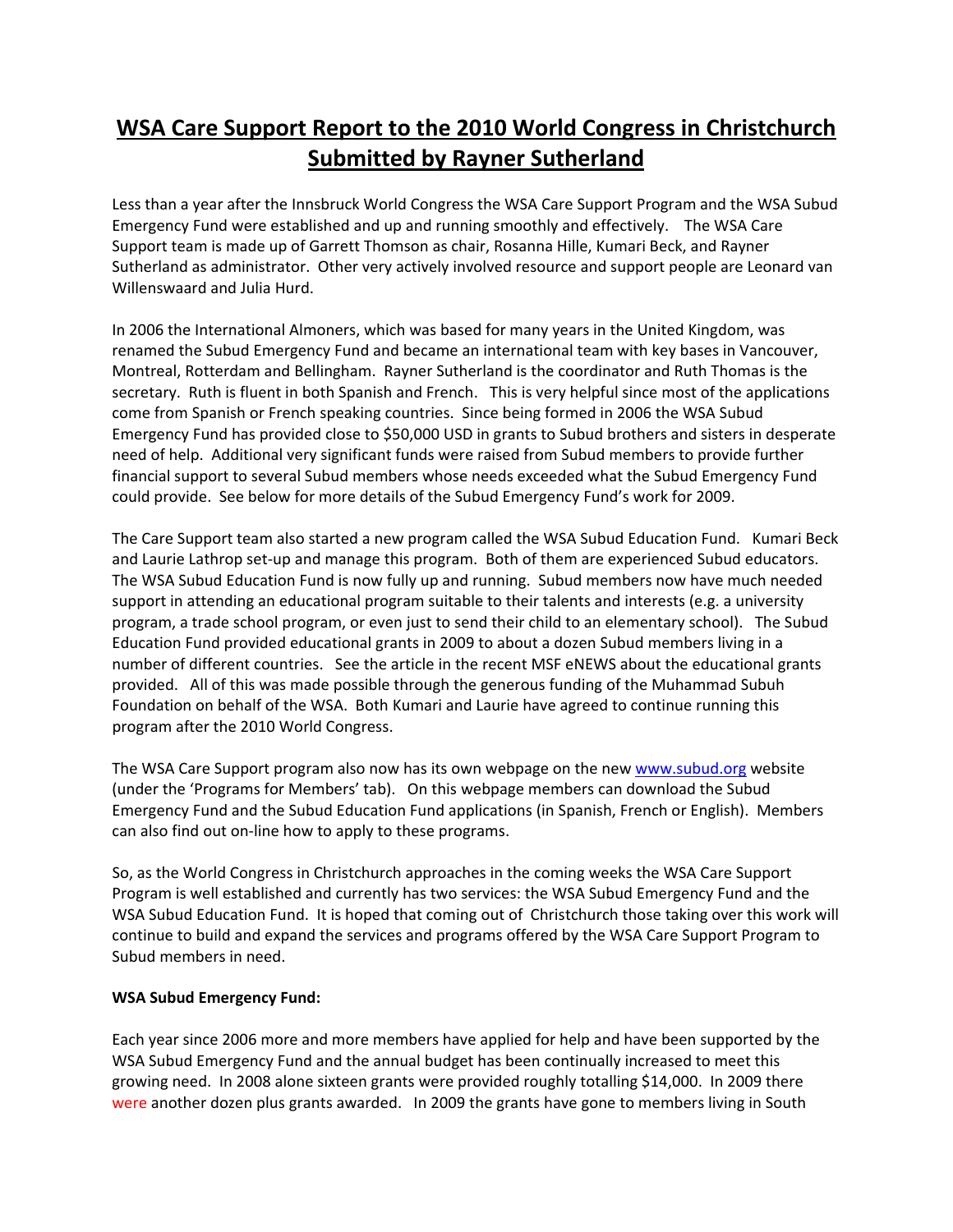America, Africa and Europe. One grant alone in 2009 to support Subud members and their families living in Tanzania helped over fifteen newly opened Subud members and their families struggling to deal with the food crisis and drought in Tanzania. A grant of \$1,000 was approved by the WSA Subud Emergency Fund the very same day of being informed of this emergency need and provided for bulk food to be purchased and then distributed among these Subud members and their families. The coordination of this response was handled by SDIA. SDIA also assisted non‐Subud members in the same Tanzanian village affected by this severe drought and famine.

The context of many of our brothers and sisters' need for support is that they are often living in a developing country with minimal formal government support programs and where the average monthly income could be as low at \$10‐\$15 USD. These same countries often have very high unemployment, sometimes aggravated by issues like social unrest, a lack of easily accessible clean drinking water, little medicine and the need pay a fee to send children to elementary school.

So, in the context of these already very difficult circumstances any unexpected and costly setback or tragedy can often be beyond the means of a Subud sister or brother, their extended family or their Subud group to deal with. If a Subud brother or sister in a developing country has an accident, suddenly becomes ill or is even attacked and needs to pay for an unexpected and urgently needed medical operation, this is often beyond their means. If a Subud member suddenly passes on who has been the sole bread winner in the family, and there are many young children in the family to care for, this will likely lead to real hardship and not much hope of overcoming this situation without some support from the larger Subud community. If a Subud member's home is badly damaged in a natural disaster, such as a flood, earthquake or hurricane, the Subud Emergency Fund can supplement the assistance that Susila Dharma International is likely already providing. If a Subud member and their children have come on hard times, can't find work or enough work and are about to be evicted, and, as is the case in some countries, six months' rent is needed in advance to secure a new residence, then it may not be possible for this brother or sister to come up with such a large sum of money without the financial support from the wider Subud community.

An international helper, who worked very closely with the WSA Subud Emergency Fund these last four years, recently wrote that she personally met and saw first‐hand how recently two separate grants to two different Subud members to provide funding for urgently needed operations prevented two certain deaths. Both of these members have since been visited once again by this international helper and are in fact doing much, much better now.

As mentioned, the term for current WSA Care Support Program members finishes at the upcoming Subud World Congress. Announcements were made to the membership, through Subud Voice, Subud World News, the WSA Newsletter and other newsletters, asking for new Care Support members to come forward and take over this work. To date there has not been much of a response. A new coordinator for the WSA Subud Emergency Fund is also needed at this time as Rayner Sutherland became the CEO for MSF in the summer of 2009 and needs to pass this work over to someone else at this time.

If anyone is interested in becoming involved please contact a WSA Care Support Program member now or at Congress to find out how to get involved. You can contact the WSA Care Support Program chair Garrett Thomson or Rosanna Hille, Kumari Beck or Rayner Sutherland for more information. Rayner's email is [Rayner@dccnet.com.](mailto:Rayner@dccnet.com)